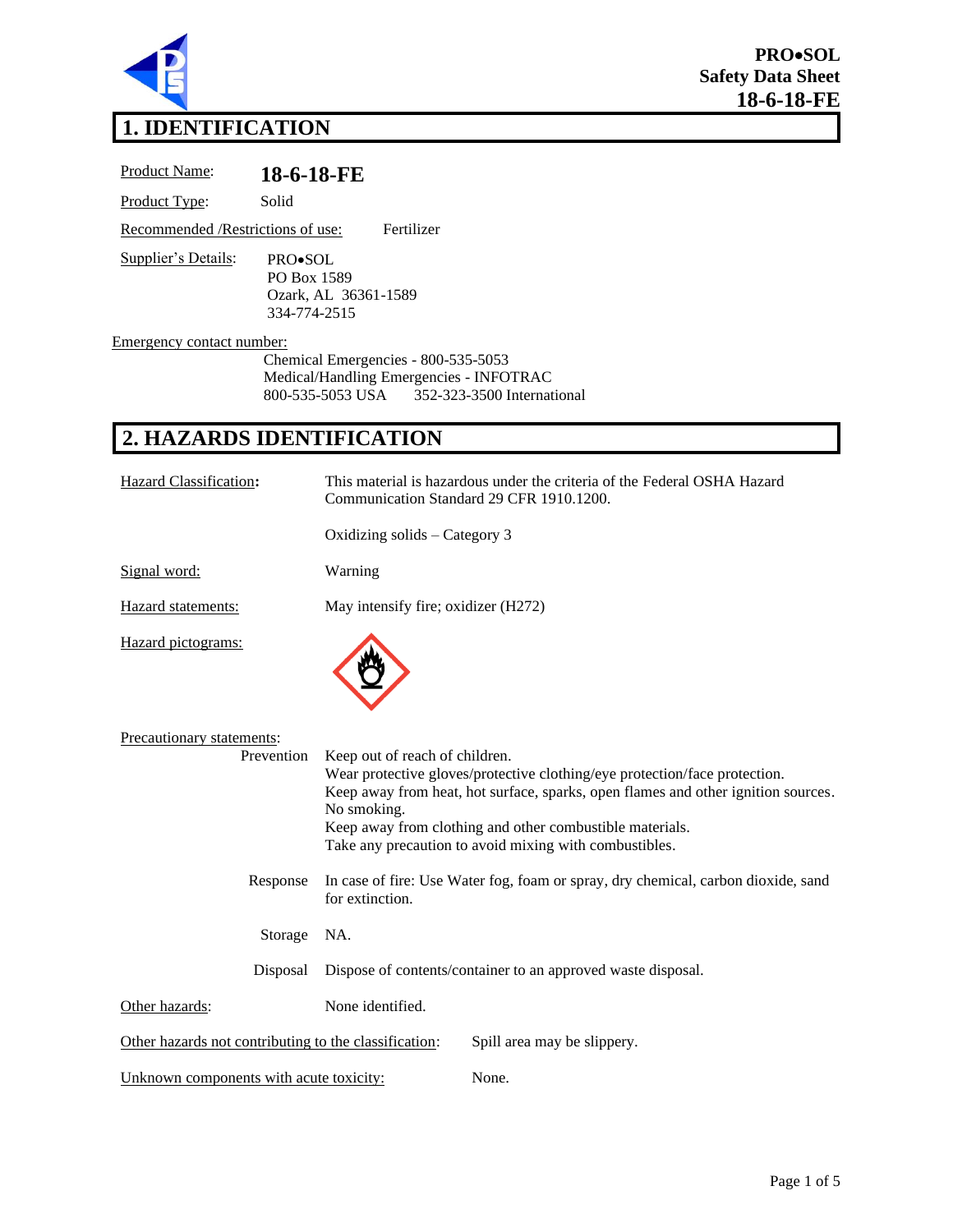

## **3. COMPOSITION/INFORMATION ON INGREDIENTS**

This product is a mixture

| Chemical name/component | CAS#             | Concentration   |
|-------------------------|------------------|-----------------|
| Potassium Nitrate       | 7757-79-1        | $>$ 30 - < 50%  |
| <b>Ammonium Nitrate</b> | 6484-52-2        | $>$ 20 - < 35 % |
| Monoammonium Phosphate  | 7722-76-1        | $> 5 - < 20%$   |
| Ammonium Sulfate        | 7783-20-2        | $> 5 - < 20%$   |
| Magnesium Sulfate       | 7487-88-9        | $> 5 - < 15%$   |
| Fe EDTA                 | 15708-41-5       | $>1 - 5\%$      |
| Mn EDTA                 | 15375-84-5       | $< 1\%$         |
| Cu EDTA                 | $14025 - 15 - 1$ | $< 1\%$         |
| Zn EDTA                 | 14025-21-9       | $< 1\%$         |
| Sodium Borate           | 12280-03-4       | $< 0.1\%$       |
| Sodium Molybdate        | 10102-40-6       | $< 0.1\%$       |

#### **4. FIRST-AID MEASURES**

Description of first aid measures:

Eye Contact - If in eyes: Flush with water for 15 minutes. Call a doctor for treatment if irritation persists. Skin Contact - If on skin: Wash thoroughly with soap and water. Launder clothing before reuse. Inhalation - If inhaled: Remove affected person from source of exposure. Call 911 if breathing is difficult. Ingestion - If ingested: Do not induce vomiting. Get medical attention. Have the product label with you when calling a doctor or going for treatment.

Indication of any immediate medical attention and special treatment needed: No additional information available.

#### **5. FIRE-FIGHTING MEASURES**

#### Extinguishing media:

| Suitable extinguishing media:<br>Unsuitable extinguishing media:<br>Special hazards arising from the<br>substance or mixture: | Water fog, foam or spray, dry chemical, carbon dioxide, sand<br>None<br>Material is not combustible. Product is not self-ignitable, but may support<br>combustion. |
|-------------------------------------------------------------------------------------------------------------------------------|--------------------------------------------------------------------------------------------------------------------------------------------------------------------|
| Advice for firefighters:                                                                                                      |                                                                                                                                                                    |

| Fire fighting instructions: | Use extinguishing media appropriate for the surrounding materials.           |
|-----------------------------|------------------------------------------------------------------------------|
| Protection during           | Wear appropriate protective equipment and self-contained breathing apparatus |
| firefighting:               | (SCBA) with a full face-piece operated in positive pressure mode.            |

#### Other information: Do not allow run-off from fire-fighting to enter drains or water courses.

#### **6. ACCIDENTAL RELEASE MEASURES**

#### Personal precautions, protective equipment, and emergency procedures:

Use protective equipment to prevent contact with skin and eyes or inhalation of dust. Use site specific emergency procedures if product is released. Prevent entry to sewers and public surface waters per site specific containment procedures.

#### Methods and material for containment and cleaning up:

Use mechanical means. Store material in suitable containers for recycle or disposal. Minimize dust generation.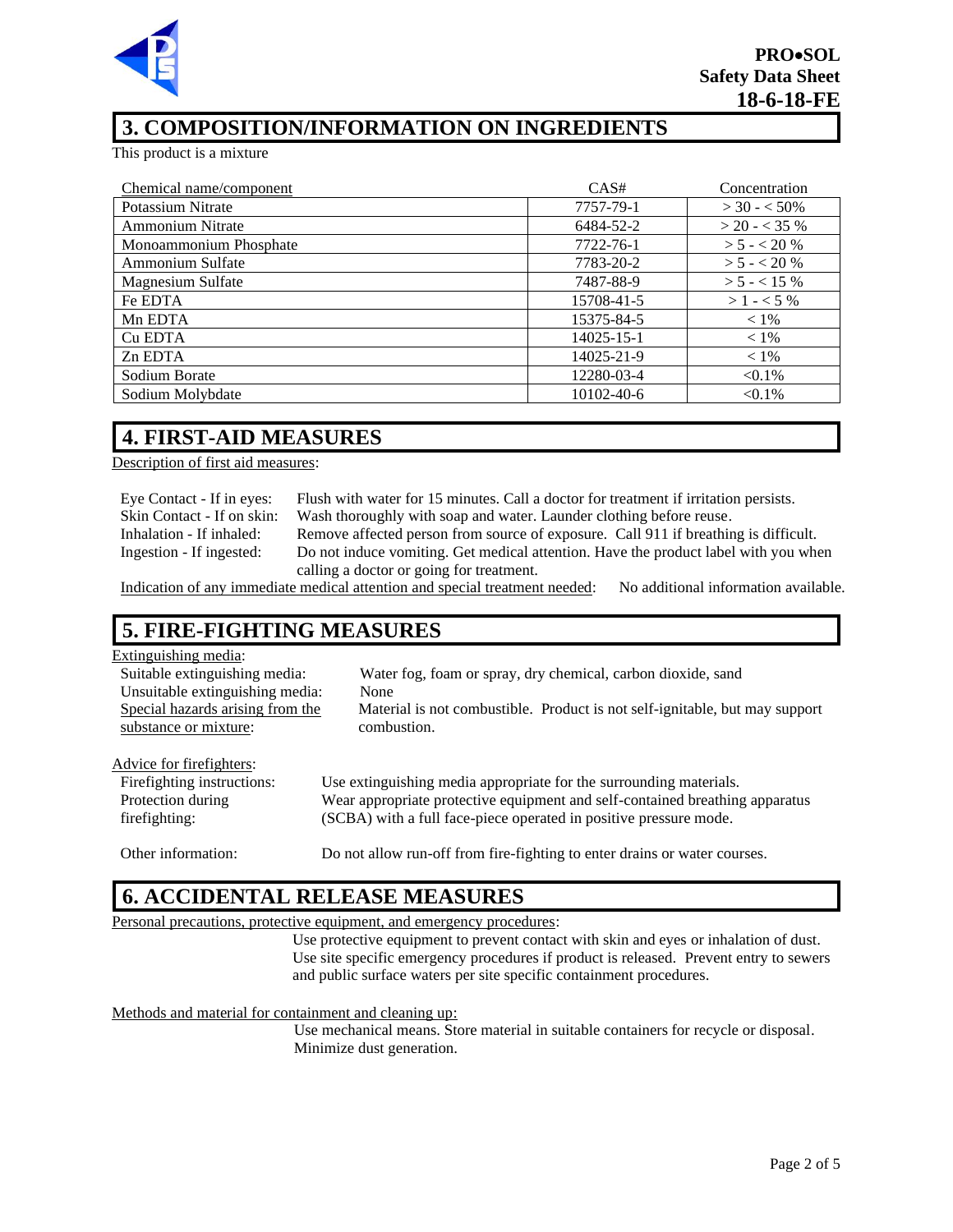

# **7. HANDLING AND STORAGE**

Precaution for safe handling: Avoid contact with skin and eyes. After handling, wash hands thoroughly with soap and water. Avoid generating and breathing dust. Wash before eating and drinking.

Safe Storage conditions: Store in a dry, cool, and well-ventilated area. Protect from weather.<br>Incompatible materials: Strong alkaline or acid compounds. Strong alkaline or acid compounds.

### **8. EXPOSURE CONTROL/PERSONAL PROTECTION**

Exposure limits are listed below, if they exist:

| Component                     | Regulation           | Type of listing | Value/Notation                                                                   |
|-------------------------------|----------------------|-----------------|----------------------------------------------------------------------------------|
| $Dust - inhalable particles$  | <b>ACGIH</b>         | <b>TWA</b>      | $10 \text{ mg/m}^3$                                                              |
| $Dust$ – respirable particles | <b>ACGIH</b>         | <b>TWA</b>      | $3 \text{ mg/m}^3$                                                               |
| Copper compounds              | OSHA / ACGIH / NIOSH | <b>TWA</b>      | $1 \text{ mg} / \frac{3}{1} \text{ mg} / \text{m}^3 / 1 \text{ mg} / \text{m}^3$ |
| Magnesium compounds (dust)    | <b>ACGIH</b>         | <b>TWA</b>      | $10 \text{ mg/m}$                                                                |
| Manganese compounds           | <b>ACGIH / NIOSH</b> | <b>TWA</b>      | $0.02$ mg/m $3/1$ mg/m $3$                                                       |
| Molybdenum, soluble compounds | <b>ACGIH</b>         | <b>TWA</b>      | $0.5 \text{ mg/m}^3$                                                             |
| Zinc compounds (dust)         | <b>ACGIH</b>         | <b>TWA</b>      | $10 \text{ mg/m}^3$                                                              |

| Engineering controls:         | Use adequate ventilation to prevent exposure.                                |
|-------------------------------|------------------------------------------------------------------------------|
| Personal protective measures: |                                                                              |
| Hand protection:              | Wear suitable protective gloves to prevent direct exposure.                  |
| Eye protection:               | Safety glasses with side shields or tight fitting goggles.                   |
| Skin and body protection:     | Wear long sleeved clothing or other suitable clothing to prevent skin        |
|                               | exposure.                                                                    |
| Respiratory protection:       | Where dust is generated and appropriate engineering controls cannot          |
|                               | maintain acceptable levels, use appropriate respiratory protection equipment |
|                               | to prevent inhalation of materials.                                          |
| Special requirements for PPE, | No specialty PPE requirements beyond those previously identified.            |

Special requirements for PPE, protective clothing or respirators:

# **9. PHYSICAL AND CHEMICAL PROPERTIES**

| Physical state:                  | Solid     | Evaporation rate:      | NA                       |
|----------------------------------|-----------|------------------------|--------------------------|
| Color:                           | Pale Blue | $pH$ :                 | 5.5-6.5 at 5% conc       |
| Odor:                            | Odorless  | Vapor pressure:        | NA                       |
| Odor threshold:                  | <b>NA</b> | Vapor density:         | NA.                      |
| Melting point/freezing point:    | <b>NA</b> | Relative density       | $68$ lbs/ft <sup>3</sup> |
| Initial boiling point/range:     | <b>NA</b> | Solubility:            | 100% soluble in water    |
| Flashpoint:                      | NA        | Partition coefficient: | NA                       |
| Flammability (solid gas):        | <b>NA</b> | Auto ignition temp:    | NA                       |
| Upper/lower flammability limits: | <b>NA</b> | Decomposition temp:    | NA                       |
| Upper/lower explosive limits:    | NA        | Viscosity:             | NA                       |

Other information: No additional information.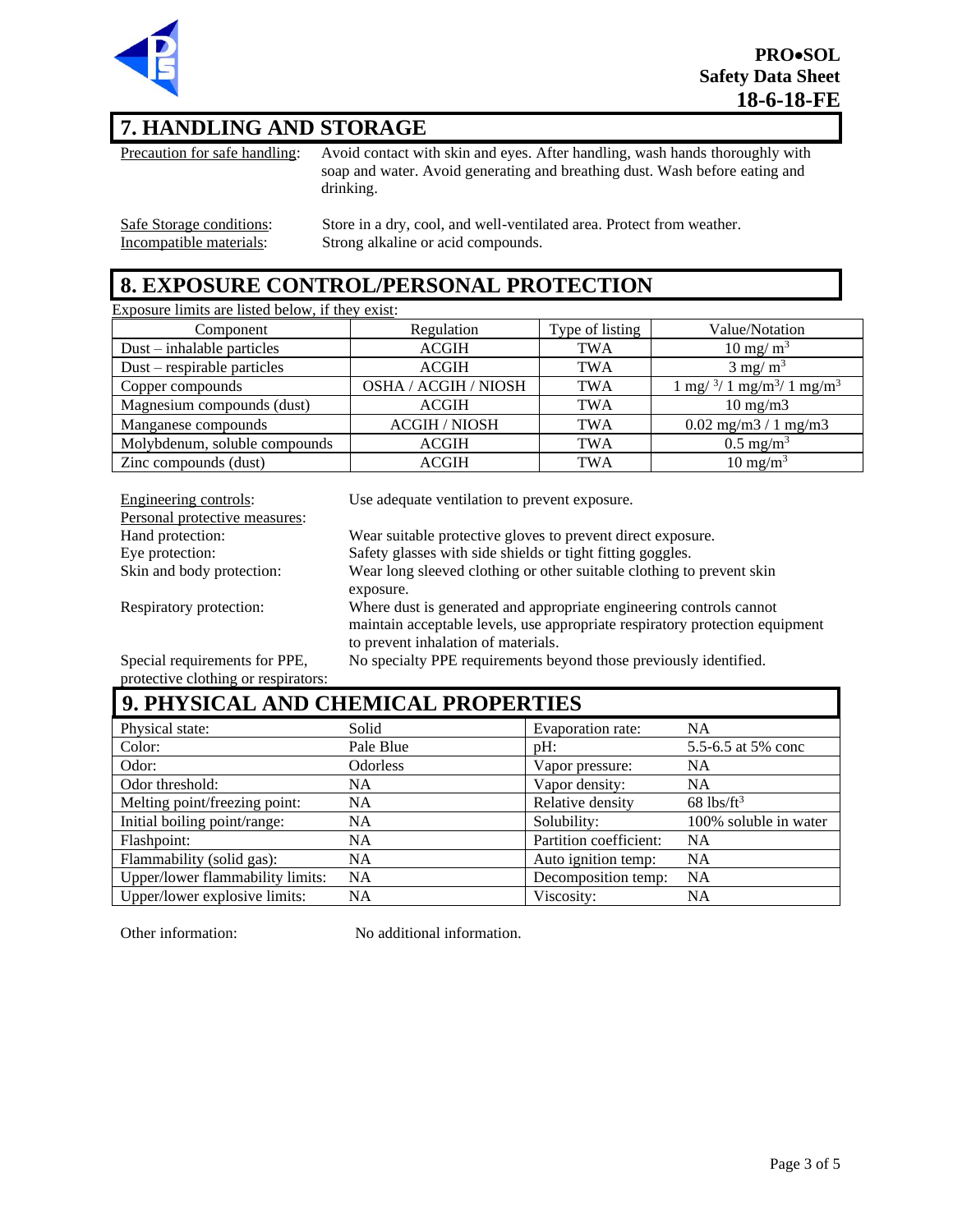

### **10. STABILITY AND REACTIVITY**

| Reactivity:             | The product is reactive.                                                                                                                                                                                                                                                                                                                                                                                                                                                                                   |
|-------------------------|------------------------------------------------------------------------------------------------------------------------------------------------------------------------------------------------------------------------------------------------------------------------------------------------------------------------------------------------------------------------------------------------------------------------------------------------------------------------------------------------------------|
| Chemical stability:     | The product is considered an oxidizer.                                                                                                                                                                                                                                                                                                                                                                                                                                                                     |
| Other:                  |                                                                                                                                                                                                                                                                                                                                                                                                                                                                                                            |
| Hazardous reactions:    | The product reacts with combustible materials and increases combustion even in the<br>absence of air. Reacts with many compounds e.g.: with organic material, with combustible<br>materials, with (some) metals and their compounds and with (strong) reducers. Reacts with<br>(some) acids: release of toxic and corrosive gases/vapors (nitrous vapors). Heating under<br>strong confinement (e.g. in tubes or drains) may lead to a violent reaction or explosion. Can<br>melt and decompose in a fire. |
| Conditions to avoid:    | Avoid high temperatures. Prevent contact with moisture or incompatible materials.                                                                                                                                                                                                                                                                                                                                                                                                                          |
| Incompatible materials: | Keep substance away from: strong acids, strong bases and oxidation agents, combustible<br>materials, reducing agents, organic materials, metal powders, chromates, chlorates, copper,<br>zinc, aluminum.                                                                                                                                                                                                                                                                                                   |
| Hazardous               | On heating/burning: release of toxic and corrosive gases/vapors nitrous vapors.                                                                                                                                                                                                                                                                                                                                                                                                                            |
| decomposition products: | Decomposes on exposure to temperature rise: release of oxygen. . Reacts with (some) acids:<br>release of toxic and corrosive gases/vapors.                                                                                                                                                                                                                                                                                                                                                                 |

# **11. TOXICOLOGICAL INFORMATION**

| Likely routes of exposure:                                                           | Inhalation, Ingestion, Skin contact, Eye contact                                                  |                |
|--------------------------------------------------------------------------------------|---------------------------------------------------------------------------------------------------|----------------|
| Symptoms/injuries after inhalation:                                                  | High concentrations of dust may irritate the throat and<br>respiratory system and cause coughing. |                |
| Mixture components not known to be harmful.<br>Symptoms/injuries after Ingestion:    |                                                                                                   |                |
| Symptoms/injuries after skin contact:                                                | Prolonged contact may cause skin irritation                                                       |                |
| Symptoms/injuries after eye contact:                                                 | Dust may cause eye irritation.                                                                    |                |
| Acute toxicity:                                                                      | Mixture based on components' toxicity.                                                            |                |
| Reproductive toxicity:<br>No relevant data found.                                    |                                                                                                   |                |
| Specific Target Organ Toxicity-S E:<br>No relevant data found.                       |                                                                                                   |                |
| Specific Target Organ Toxicity-R E:                                                  | No relevant data found.                                                                           |                |
| Carcinogenicity:                                                                     | Not classified                                                                                    |                |
| NTP (National Toxicology Program):                                                   |                                                                                                   | Not classified |
| IARC (International Agency for Research on Cancer):                                  |                                                                                                   | Not classified |
| ACGIH (American Conference of Governmental Industrial Hygienists):<br>Not classified |                                                                                                   |                |

### **12. ECOLOGICAL INFORMATION**

| Toxicity:                      | No testing data available.                                 |
|--------------------------------|------------------------------------------------------------|
| Persistence and degradability: | No data is available on the degradability of this product. |
| Bioaccumulative potential:     | No data is available.                                      |
| Mobility in soil:              | No data is available.                                      |
| Other adverse effects:         | No further relevant information available.                 |

#### **13. DISPOSAL CONSIDERATIONS**

Waste treatment methods: Recommend recycling excess product if at all possible. Avoid sewage and landfill disposal. Place contaminated material in suitable, labeled containers for disposal. See section 8 for exposure control information.